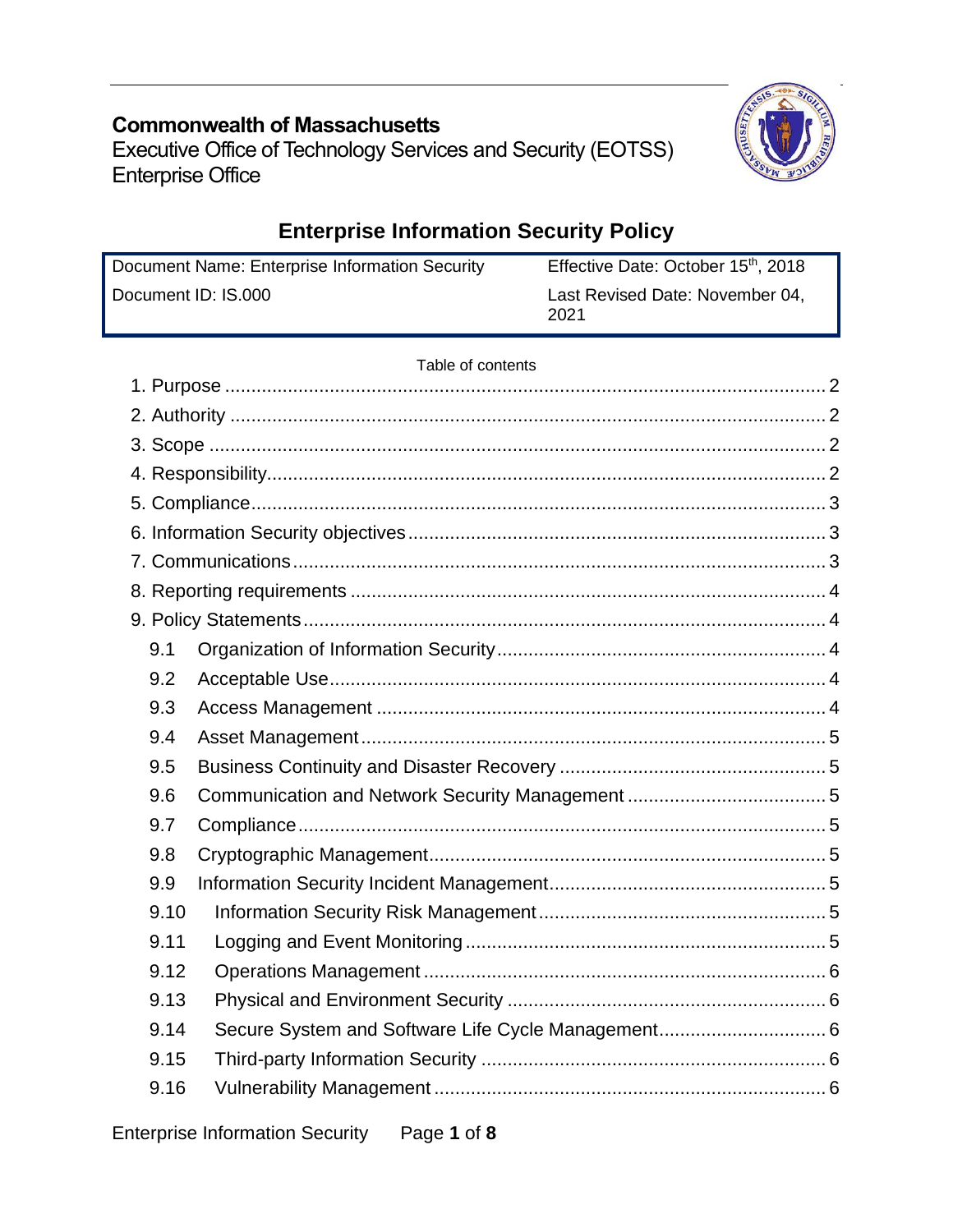## <span id="page-1-0"></span>**1. PURPOSE**

1.1. The Commonwealth of Massachusetts. ("the Commonwealth") collects, manages, and stores information on a regular basis in order to support business operations. The Commonwealth is committed to preserving the confidentiality, integrity, and availability of its *information assets\**.

The Commonwealth must protect its information assets, provide for the integrity of business processes and records, and comply with applicable laws and regulations.

This document, the Enterprise *Information Security Policy* (hereafter, the "Policy"), reinforces Leadership's commitment, establishes high-level functions of an information security program, and outlines information security requirements to safeguard *information assets* and assist the Commonwealth to achieve its strategic objectives.

## <span id="page-1-1"></span>**2. AUTHORITY**

2.1. M.G.L. Ch. 7d provides that "Notwithstanding any general or special law, rule, regulation, executive order, policy or procedure to the contrary, all executive department agencies shall, and other state agencies may, adhere to the policies, procedures and objectives established by the Executive Office of Technology Services and Security (EOTSS) with respect to activities concerning information technology."

## <span id="page-1-2"></span>**3. SCOPE**

3.1. This document applies to the use of information, information systems, electronic and computing devices, applications, and network resources used to conduct business on behalf of the Commonwealth. The document applies to all state agencies in the Executive Department including all executive offices, boards, commissions, agencies, departments, divisions, councils, bureaus, and offices within an executive office. Other Commonwealth entities that voluntarily use or participate in services provided by the Executive Office of Technology Services and Security, such as mass.gov, must agree to comply with this document, with respect to those services, as a condition of use.

## <span id="page-1-3"></span>**4. RESPONSIBILITY**

- 4.1. The Enterprise Security Office is responsible for the development and ongoing maintenance of this *policy*.
- 4.2. The Enterprise Security Office is responsible for compliance with this policy and may enlist other departments in the maintaining and monitoring compliance with this *policy*.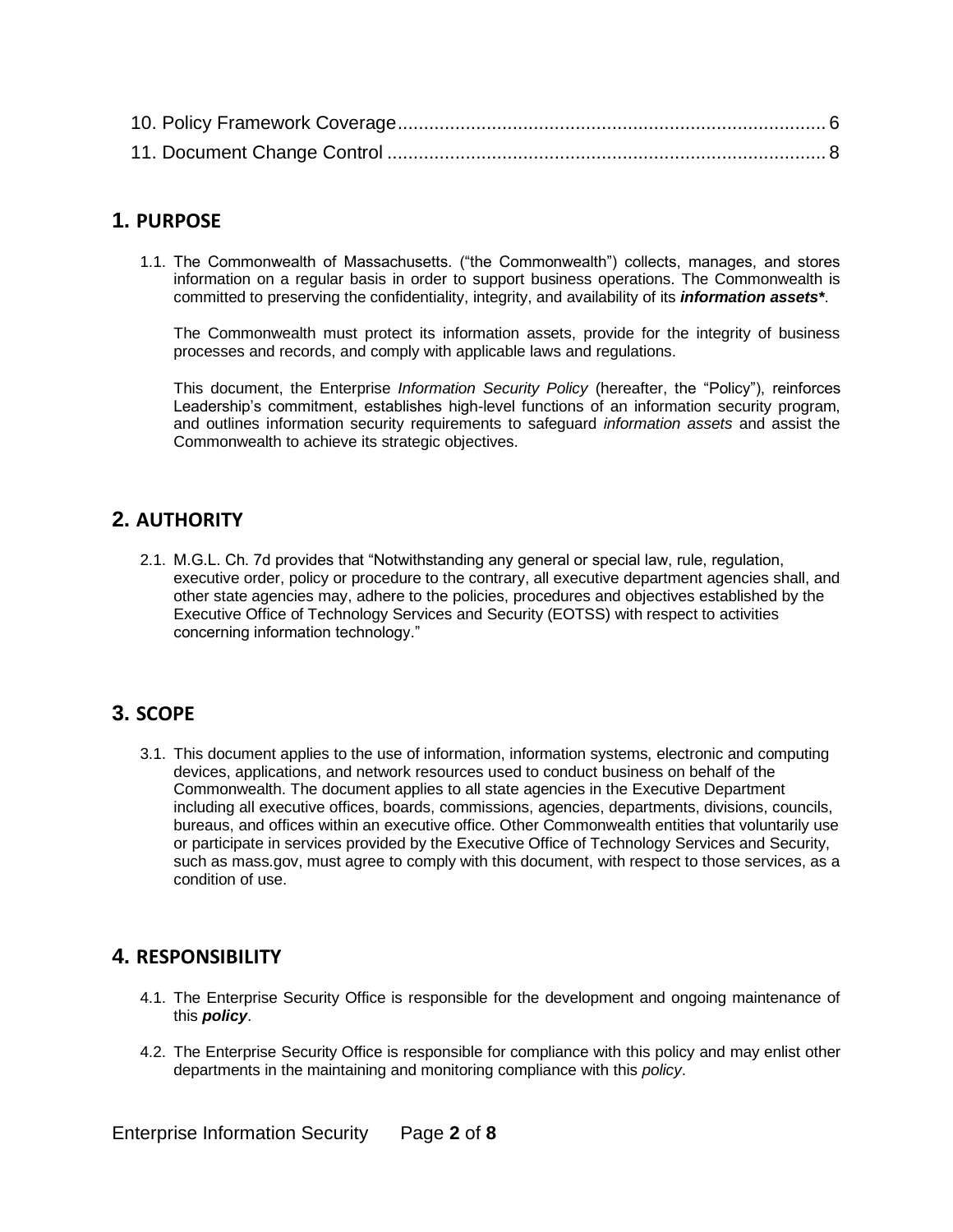- 4.3. Any inquiries or comments regarding this standard shall be submitted to the Enterprise Security Office by sending an email to [EOTSS-DL-Security Office](mailto:EOTSS-DL-SecurityOfficeManagers).
- 4.4. Additional information regarding this document and its related policy and standards can be found at [https://www.mass.gov/cybersecurity/policies.](https://www.mass.gov/cybersecurity/policies)

## <span id="page-2-0"></span>**5. COMPLIANCE**

5.1 Compliance with this document is mandatory. Violations are subject to disciplinary action in accordance to applicable employment and collective bargaining agreements, up to and including the termination of their employment and/or assignment with the Commonwealth.

## <span id="page-2-1"></span>**6. INFORMATION SECURITY OBJECTIVES**

The goal of the Information Security Program is to manage risk within the Commonwealth and achieve its information security objectives through the establishment of supporting policies, processes, and functions. The information security objectives of the Commonwealth are:

- 6.1 Enable organizational strategy through the protection of customer data and material nonpublic information.
- 6.2 Comply with applicable laws, regulations, and contractual obligations with relevant stakeholders.
- 6.3 Establish a governance structure to effectively and efficiently manage information security risk.
- 6.4 Manage identified security risks to an acceptable (i.e., risk tolerance) level through design, implementation, and maintenance risk remediation plans.
- 6.5 Establish a culture of accountability and increasing the level of awareness of all personnel in order to meet information security requirements.
- 6.6 Establish responsibility and accountability for information security policies and governance across the Commonwealth.

The Commonwealth is committed to continually improving the Information Security Program to help ensure that its applicable information security objectives are met and it is able to adapt to changes in the cyber threat landscape and account for evolving organizational, legal and regulatory requirements.

## <span id="page-2-2"></span>**7. COMMUNICATIONS**

7.1. The Commonwealth's Information Security policies and standards are publicly available on the mass.gov web site. EOTSS will inform Commonwealth agencies when policies or standards are created, or when major revisions are published.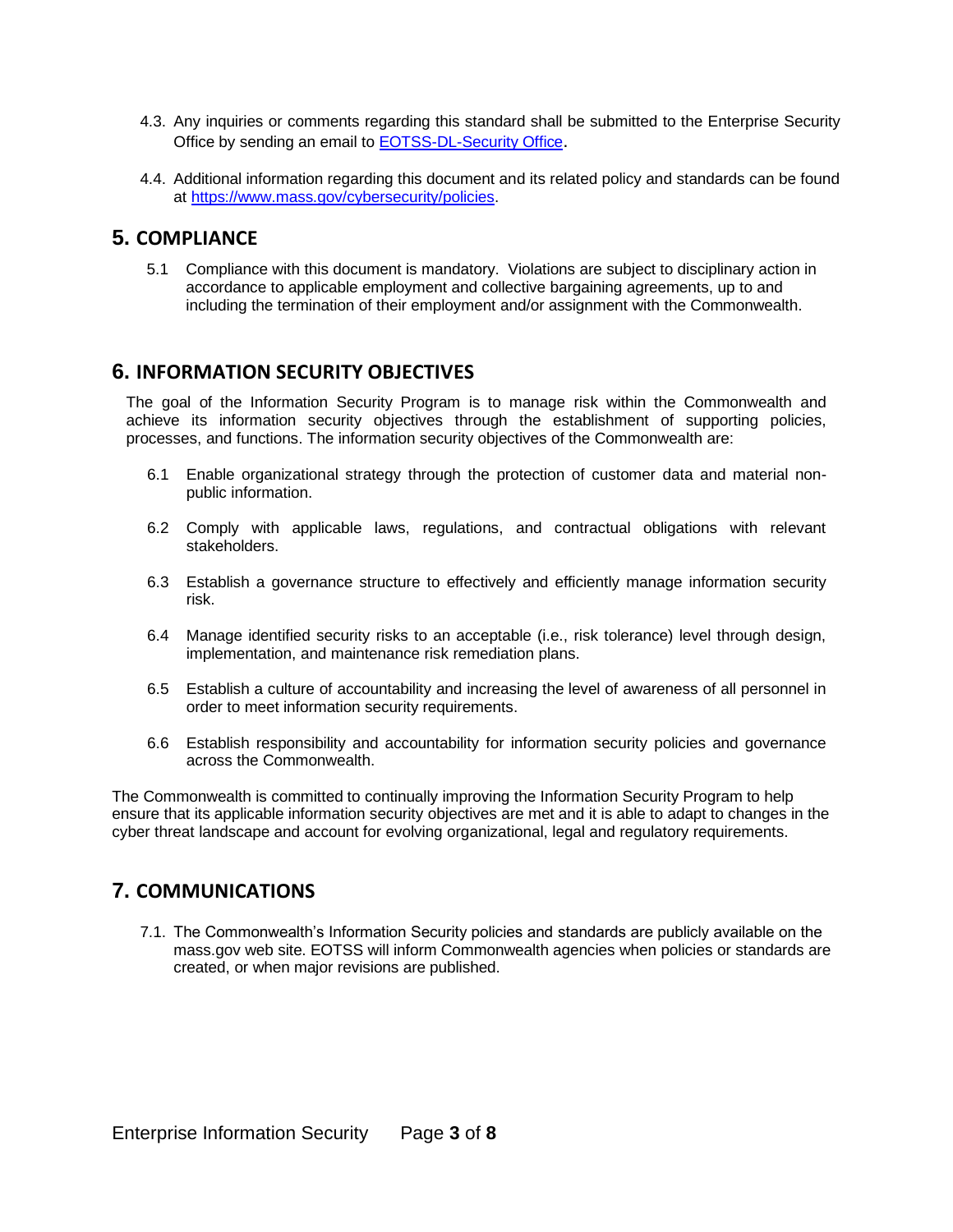## **8. REPORTING REQUIREMENTS**

#### <span id="page-3-0"></span>8.1 Policy Violations

Compliance with this document is mandatory for all state agencies in the Executive Department. Violation of this document may cause irreparable injury to the Commonwealth of Massachusetts. Violations are subject to disciplinary action in accordance with applicable employment and collective bargaining agreements, up to and including the termination of their employment and/or assignment with the Commonwealth.

#### 8.2 Reporting of Policy Violations

Any violation of this policy should be reported to a supervisor and/or the Information Security Team. Information security incidents (e.g., security breaches) shall follow the reporting requirements outlined in the *Information Security Incident Management Standard.*

8.3 Exceptions from Policy

The policy applies to all state agencies in the Executive Department including all executive offices, boards, commissions, agencies, departments, divisions, councils, bureaus, and offices within an executive office. In the event that a policy or procedure cannot be adhered to, a policy exception request must be submitted to and approved by the Commonwealth CISO, Deputy CISO, or delegate.

An exception may be granted only if the benefits of the exception outweigh the increased risks for the approved length of the exception, as determined by the Commonwealth CISO and the associated *Information Owner*. Compliance progress shall be validated at the exception expiration date. Exceptions may be closed if the agreed-upon solution has been implemented and the exception has been resolved. An extension may be requested if more time is required to implement the long-term solution by completing an extension request.

### <span id="page-3-2"></span><span id="page-3-1"></span>**9. POLICY STATEMENTS**

9.1 Organization of Information Security

Each organization subject to these policies shall develop, maintain and implement policies, procedures, guidelines, and standards (PSGPs) to establish and govern the Commonwealth's information security program to safeguard the confidentiality, integrity, and availability of its *information assets*, as directed by the Commonwealth's technology leadership.

9.2 Acceptable Use

<span id="page-3-3"></span>Personnel are the first line of defense and have a shared responsibility to safeguard information owned or entrusted to the Commonwealth.

9.3 Access Management

<span id="page-3-4"></span>Access shall be managed throughout the account lifecycle from the initial identification of a user to the granting, modifying and revoking of user access privileges to confirm that information assets are protected from unauthorized access. Accounts shall be provisioned using the least privilege access principle. Access privileges shall be monitored and reviewed periodically commensurate with their risk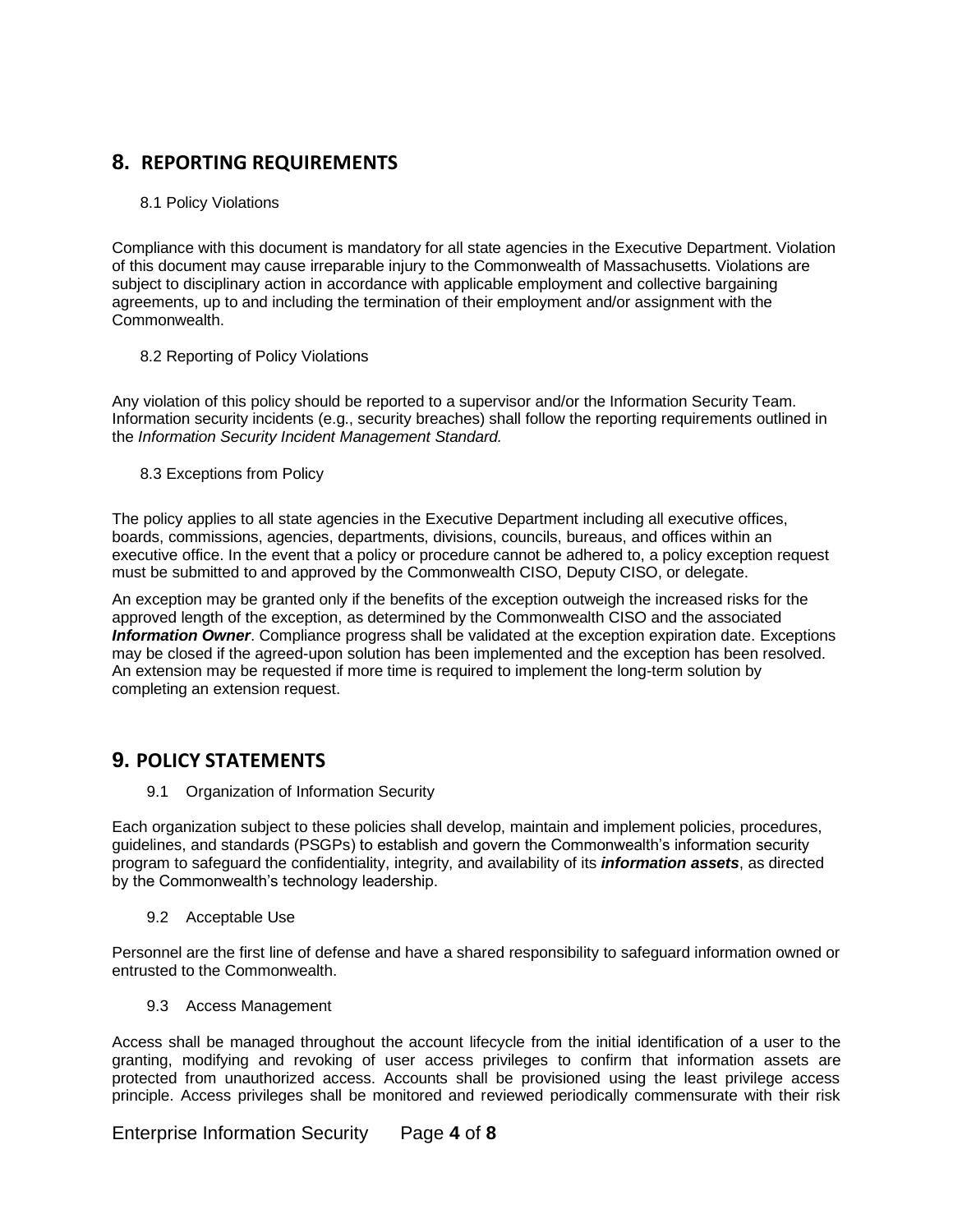classification. Passwords must meet the Commonwealth's complexity requirements and changed on a regular basis.

#### 9.4 Asset Management

<span id="page-4-0"></span>Establish an information system classification schema to promote a consistent approach to risk management, business continuity and disaster recovery for information assets. Maintain an asset inventory and establish a program to manage the asset life cycle (i.e., procurement through end-ofsupport/end-of-life). Implement security controls to protect endpoints and mobile devices from malware and information leakage.

#### 9.5 Business Continuity and Disaster Recovery

<span id="page-4-1"></span>Protect mission-critical *information assets*, processes, and facilities from the effects of major failures or disasters by developing and implementing a business continuity strategy that is consistent with organizational objectives and priorities. Back up critical data, such as confidential information, and strive to prevent disasters and implement timely recovery from disasters as well as continue critical organizational functions during a disaster or major disruption while maintaining confidentiality.

#### 9.6 Communication and Network Security Management

<span id="page-4-2"></span>Implement network security controls such as firewalls, intrusion prevention/detection systems (IPS/IDS), virtual private networks (VPNs) and segmentation techniques so that the Commonwealth protects its *information assets* from compromise both from external and internal actors.

#### 9.7 Compliance

<span id="page-4-3"></span>Establish a compliance framework that will enable the Commonwealth to comply with all relevant legislative, regulatory, statutory and contractual requirements related to information security.

#### 9.8 Cryptographic Management

<span id="page-4-4"></span>Define requirements for encrypting data at rest, data in transit and data in use, commensurate with the information classification of the information requiring protection. Maintain cryptographic keys to preserve the integrity of cryptographic controls. Use of encryption controls shall be determined after a risk assessment has been performed.

#### 9.9 Information Security Incident Management

<span id="page-4-5"></span>Establish a program to effectively detect, respond and resolve incidents that affect the security of the Commonwealth's *information assets*, including establishing a Security Incident Response Team (SIRT) to manage the incident response process. Develop incident response procedures/plans and identify relevant stakeholders (both internal and external). Test incident response plans periodically for relevancy.

#### 9.10 Information Security Risk Management

<span id="page-4-6"></span>Identify and analyze information security risks that could compromise the confidentiality, integrity or availability of the Commonwealth's *information assets*, and mitigate them to an acceptable level to meet organizational objectives and compliance requirements. All relevant statutory, regulatory and contractual requirements that include security and privacy controls and the Commonwealth's approach to meet these requirements must be explicitly defined, documented and kept up to date.

#### 9.11 Logging and Event Monitoring

<span id="page-4-7"></span>Develop and implement a process to monitor and review activity on information systems. So that information system problems are identified and corrected, and operator logs and fault logging are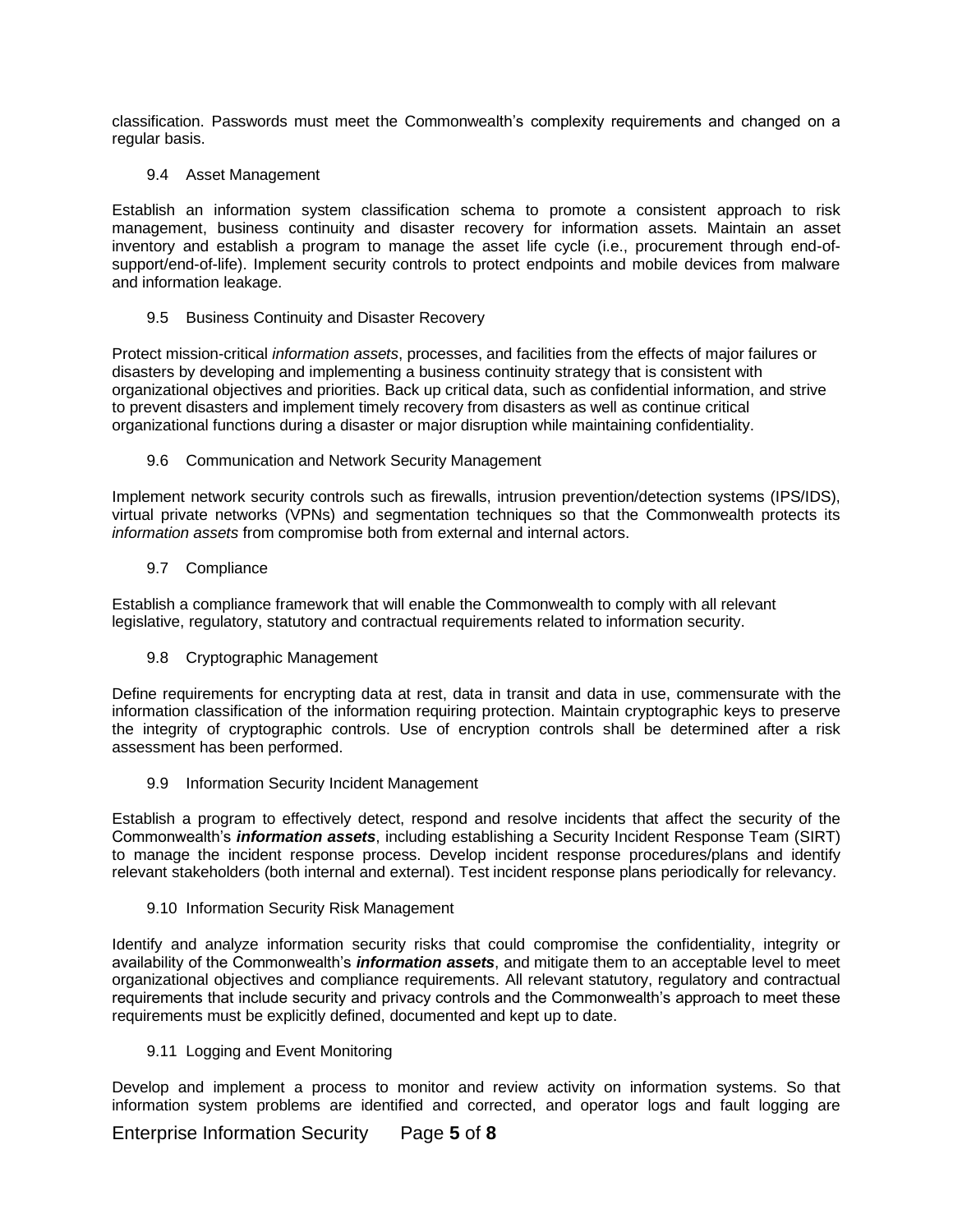enabled, collected and reviewed. The Commonwealth must comply with all relevant legal, regulatory and contractual requirements applicable to logging and event monitoring.

#### 9.12 Operations Management

<span id="page-5-0"></span>Develop and document standard operating procedures, change management, configuration management, capacity management and release management processes for technology environments. Back up information in a secure manner to enable the organization to restore its operational activities after a planned or unplanned interruption of service.

Establish standards to support the secure implementation of applications and services in public and private cloud environments, including Software as a Service (SaaS), Platform as a Service (PaaS) and Infrastructure as a Service (IaaS).

#### 9.13 Physical and Environment Security

<span id="page-5-1"></span>Enforce physical security controls to manage access to *information assets*. Physically protect facilities with safeguards to protect *information assets* against environmental hazards.

#### 9.14 Secure System and Software Life Cycle Management

<span id="page-5-2"></span>Perform information security reviews throughout all phases of the system and software management lifecycle to ensure risks are properly identified, addressed and mitigated in a timely and cost-efficient manner. Configure systems using security hardening standards and review configurations periodically.

9.15 Third-party Information Security

<span id="page-5-3"></span>Establish a process to perform initial and ongoing due diligence of third parties that enter into formal business arrangements with Commonwealth agencies. Contractual agreements between third parties and Commonwealth agencies must address baseline information security clauses, including, but not limited to, the right to audit and adhere to data protection requirements.

9.16 Vulnerability Management

<span id="page-5-4"></span>Implement security controls to manage and monitor risks to the Commonwealth's information technology environment. Vulnerability management personnel must be able to identify and respond to vulnerabilities within established and predictable timeframes. Vulnerability management activities must be reported to management periodically.

| Policy ref.   | <b>Policy/Standard name</b>              | <b>Topics covered</b>                                                                                                                 |
|---------------|------------------------------------------|---------------------------------------------------------------------------------------------------------------------------------------|
| <b>IS 001</b> | Organization of Information Security     | • Information Security Organization Structure<br>• Roles and Responsibilities<br>• Policy Framework<br>• Policy Life Cycle Management |
| IS 002        | Acceptable Use of Information Technology |                                                                                                                                       |
| <b>IS 003</b> | Access Management                        | • User and System Access Management<br>• Account Management<br>• Password Management                                                  |

## <span id="page-5-5"></span>**10. POLICY FRAMEWORK COVERAGE**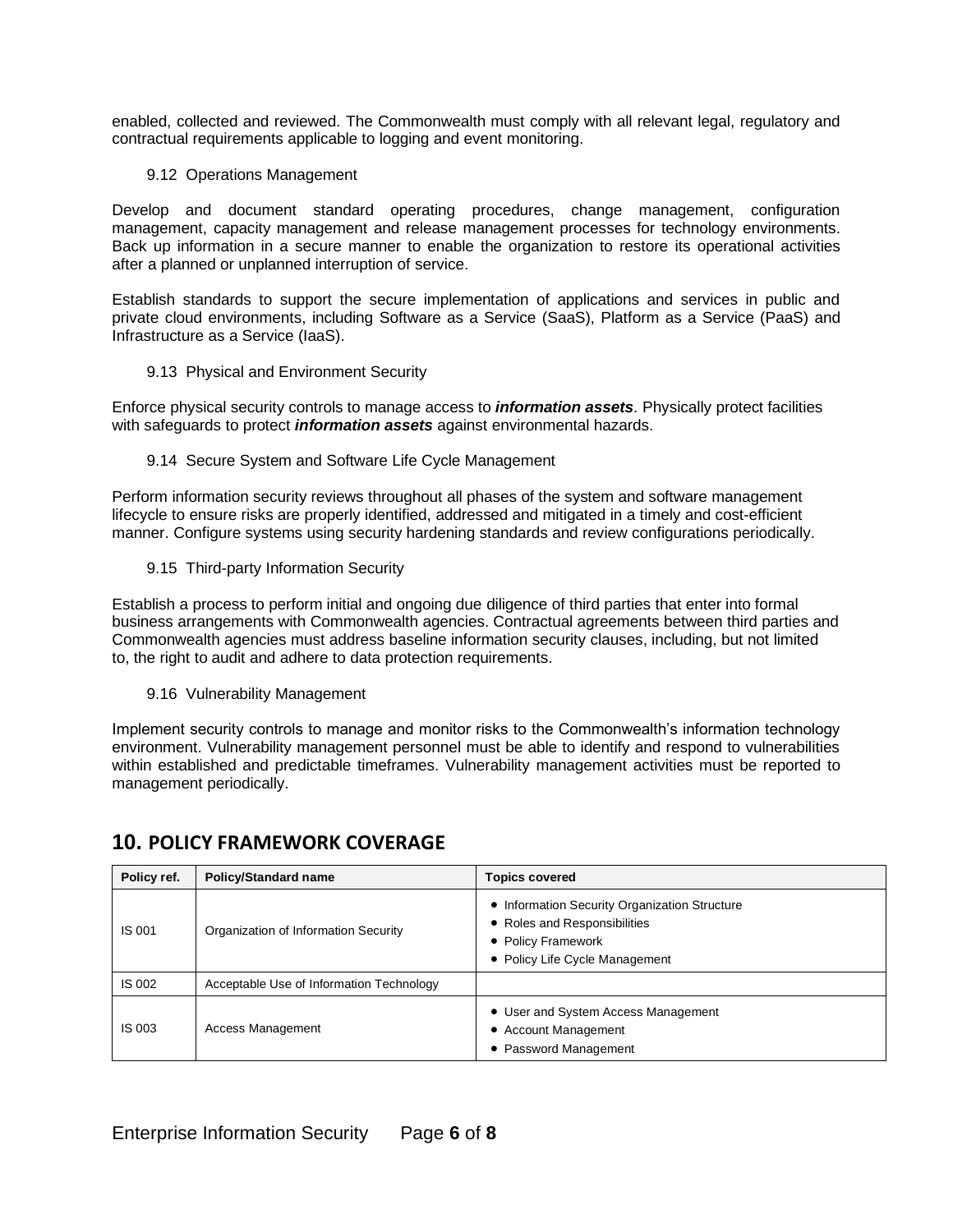| Policy ref.   | <b>Policy/Standard name</b>                        | <b>Topics covered</b>                                                                                                                                                                                                                                                |
|---------------|----------------------------------------------------|----------------------------------------------------------------------------------------------------------------------------------------------------------------------------------------------------------------------------------------------------------------------|
| <b>IS 004</b> | Asset Management                                   | • Information Asset Management<br>• Information Protection Requirements<br>• Information Classification<br>• Information System Classification<br>• Information Labeling and Handling<br>• Endpoint Security<br>• Information Disposal<br>• Mobile Device Management |
| IS 005        | <b>Business Continuity and Disaster Recovery</b>   | • Business Continuity<br>• Disaster Recovery                                                                                                                                                                                                                         |
| <b>IS 006</b> | <b>Communication and Network Security</b>          | • Network Security Management<br>• Remote Access Security Management<br>• Secure File Transfer<br>• Management of Third-party Network Access                                                                                                                         |
| IS 007        | Compliance                                         | • Compliance with Policies, Standards, Guidelines, and Procedures<br>• Reporting Security Incidents and Violations<br>• Security Compliance Reviews<br>• External Attestation of Compliance                                                                          |
| <b>IS 008</b> | Cryptographic Management                           | • Key Management<br>• Approved Cryptography Techniques                                                                                                                                                                                                               |
| IS 009        | Information Security Incident Management           | • Information Security Incident Management                                                                                                                                                                                                                           |
| IS 010        | Information Security Risk Management               | • Information Security Risk Management<br>• Security Awareness and Training                                                                                                                                                                                          |
| IS 011        | Logging and Event Monitoring                       | • Logging and Event Monitoring                                                                                                                                                                                                                                       |
| IS 012        | <b>Operations Management</b>                       | • Standard Operating Procedures<br>• Change Management<br>• Configuration Management<br>• Capacity Management<br>• Release Management<br>• Data Backup and Restoration<br>• Cloud Computing                                                                          |
| IS 013        | Physical and Environment Security                  | • Facility Controls and Secure Areas<br>• Equipment and Other Media Security                                                                                                                                                                                         |
| IS 014        | Secure System and Software Lifecycle<br>Management | • Security in System and Software Life Cycle<br>• Security in SDLC Support Processes<br>• System Hardening                                                                                                                                                           |
| IS 015        | Third Party Information Security                   | • Contractual Security Risk Identification<br>• Third-party Selection<br>• Contractual Security Provisions<br>• Third-party Life Cycle Management                                                                                                                    |
| IS 016        | <b>Vulnerability Management</b>                    | • Vulnerability and Patch Management                                                                                                                                                                                                                                 |
| N/A           | Glossary of Terms                                  | N/A                                                                                                                                                                                                                                                                  |

Table 1 — Policy Structure